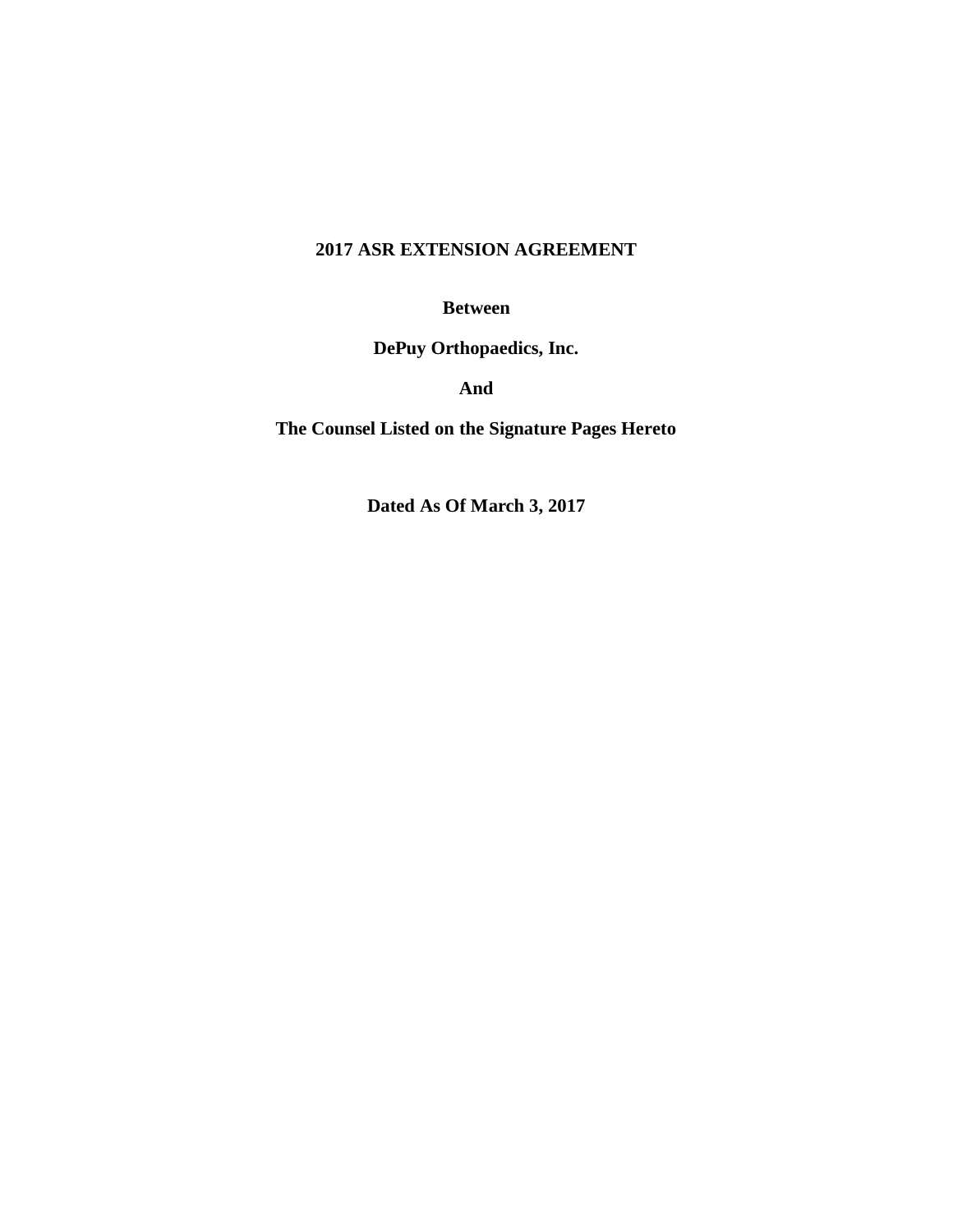## **Extension of the 2015 ASR Settlement Agreement with Certain Amendments (2017 Extension Agreement)**

- 1. This agreement is between (i) DePuy Orthopaedics, Inc., an Indiana corporation (together with its successors and assigns, "DePuy"), and (ii) the counsel listed in the signature pages hereto under the heading "Settlement Oversight Committee" (collectively, the "SOC"; the SOC and DePuy, each a "Party" and collectively the "Parties") to memorialize our agreement to extend the terms and conditions of the 2015 ASR Settlement Agreement dated as of March 2, 2015 ("2015 ASR Settlement Agreement") and to modify and amend certain provisions of that agreement only in connection with this extension ("2017 Extension Agreement" or "2017 Program") and only for those who participate in the 2017 Program, as set forth below.
- 2. It is anticipated that the 2017 Extension Agreement may apply to approximately 900 Potential Qualified U.S. Claimants ("PQUSC"). Plaintiffs' counsel shall supplement their Registration Declarations within 30 days of the Effective Date of this 2017 Extension Agreement and shall include, *inter alia*, all potential claimants under the 2017 Program.
- 3. Nothing herein shall be construed as an admission of any wrongdoing or liability or concession of any litigation position or fact by DePuy or any Released Party.

## *Scope of Agreement*

- 4. The 2017 Extension Agreement is not a separate settlement but incorporates by reference all of the definitions, abbreviations, terms, conditions and procedures of the 2015 ASR Settlement Agreement, as modified below; however, the Part B EIF Program under this 2017 Extension Agreement (including its funding, allocations, accounting, and reductions, if any) shall be entirely based upon and limited to the Qualified U.S. Claimants participating and settling their claims pursuant to this 2017 Extension Agreement and the settlement funds paid pursuant to this 2017 Extension Agreement.
- 5. Provided this 2017 Extension Agreement is executed by all required signatories as set forth below, the Effective Date of this 2017 Extension Agreement shall be as of March 3, 2017.

## *Eligibility*

6. Eligible Claimants under the 2017 Extension Agreement are those persons who meet the eligibility requirements to be a Qualified U.S. Claimant as set forth in the 2015 ASR Settlement Agreement, except that (1) those persons who would have qualified under the 2013 ASR Settlement Agreement but chose not to join that settlement within the claim deadline may apply to participate in the settlement pursuant to the 2017 Extension Agreement; (2) those persons who would have qualified under the 2015 ASR Settlement Agreement but chose not to join within the claim deadline may apply to participate in the settlement pursuant to the 2017 Extension Agreement; (3) those persons who would not have qualified under the 2015 ASR Settlement Agreement because their qualifying ASR Revision Surgery occurred after January 31, 2015 may apply to participate in the settlement pursuant to the 2017 Extension Agreement, provided their qualifying ASR Revision Surgery occurred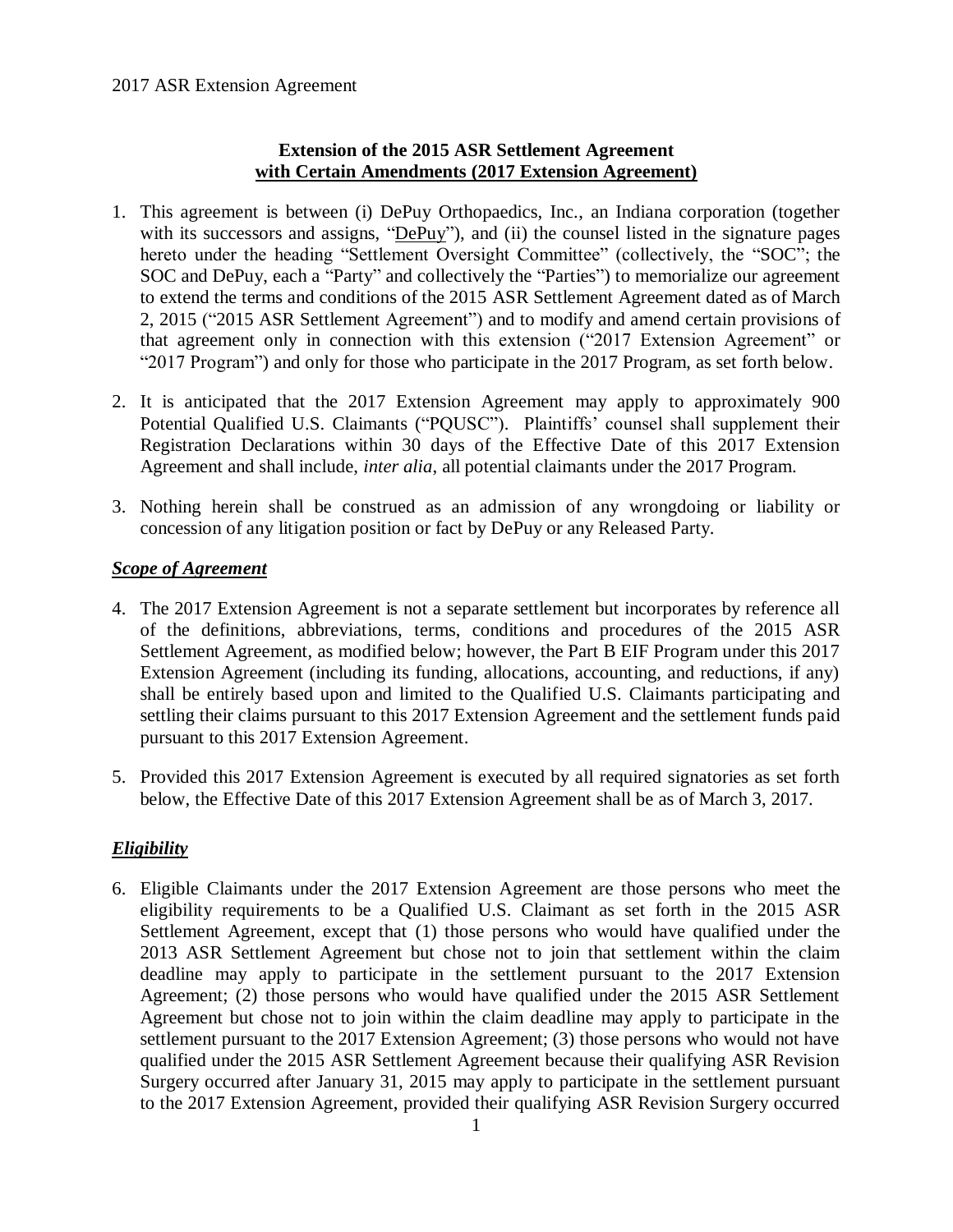prior to February 15, 2017, and (4) persons who enrolled in the 2013 ASR Settlement Agreement or 2015 ASR Settlement Agreement and participated in the respective U.S. Program with respect to one hip subject to an ASR Revision Surgery, but retained their legal rights with respect to their other hip, may become an "Eligible U.S. Claimant" under this 2017 Extension Agreement provided all the terms and conditions of this Agreement are met, including but not limited to being subject to an ASR Revision Surgery on the hip with retained legal rights on a date subsequent to the date of the ASR Revision surgery that was the subject of the earlier release but prior to February 15, 2017.

- 7. Under no circumstances shall any person become eligible to participate in, or receive an award pursuant to, the 2017 Extension Agreement with respect to a hip that was the subject of an award pursuant to the 2013 ASR Settlement Agreement or the 2015 Settlement Agreement.
- 8. Except a denial based solely upon an ASR revision surgery occurring after January 31, 2015, under no circumstances shall any person who was denied recovery under the 2013 ASR Settlement Agreement or 2015 ASR Settlement Agreement participate in, or obtain an award under the 2017 Extension Agreement for the substantially same claim that had been previously denied. Denial pursuant to this paragraph is not subject to appeal.
- 9. Under no circumstances shall any person become eligible to participate in, or receive an award pursuant to, the 2017 Extension Agreement with respect to an ASR claim or hip revision surgery that was the subject of a settlement with DePuy separate and apart from the 2013 ASR Settlement Agreement or the 2015 ASR Settlement Agreement and which released DePuy.

### *Notice to PQUSCs*

10. The SOC will provide notice to counsel for plaintiffs of this 2017 Program to cover ASR Revision Surgeries that have taken place on or after January 31, 2015 and prior to February 15, 2017 and its other terms. The notice also will state that any enrolling claimants will have no right to participate in the Part B EIF program under the original 2015 ASR Settlement Agreement, which is now closed, but instead, a separate EIF program exists for QUSCs under the 2017 Program, which will be funded exclusively from settlement payments made pursuant to the 2017 Extension Agreement.

### *2017 Extension Settlement Funding*

- 11. The Part A and Part B settlement funding contributions (and any applicable reductions to those awards or funding obligations) shall be identical to those set forth in the 2015 ASR Settlement Agreement, except as provided below.
- 12. The Part A Base Award and funding obligation chart for length of implantation set forth at Section 7.1.2 of the 2015 Settlement Agreement is modified to account for any QUSCs under the 2017 Extension Agreement where the length of implantation is 9 years to 10 years, as follows: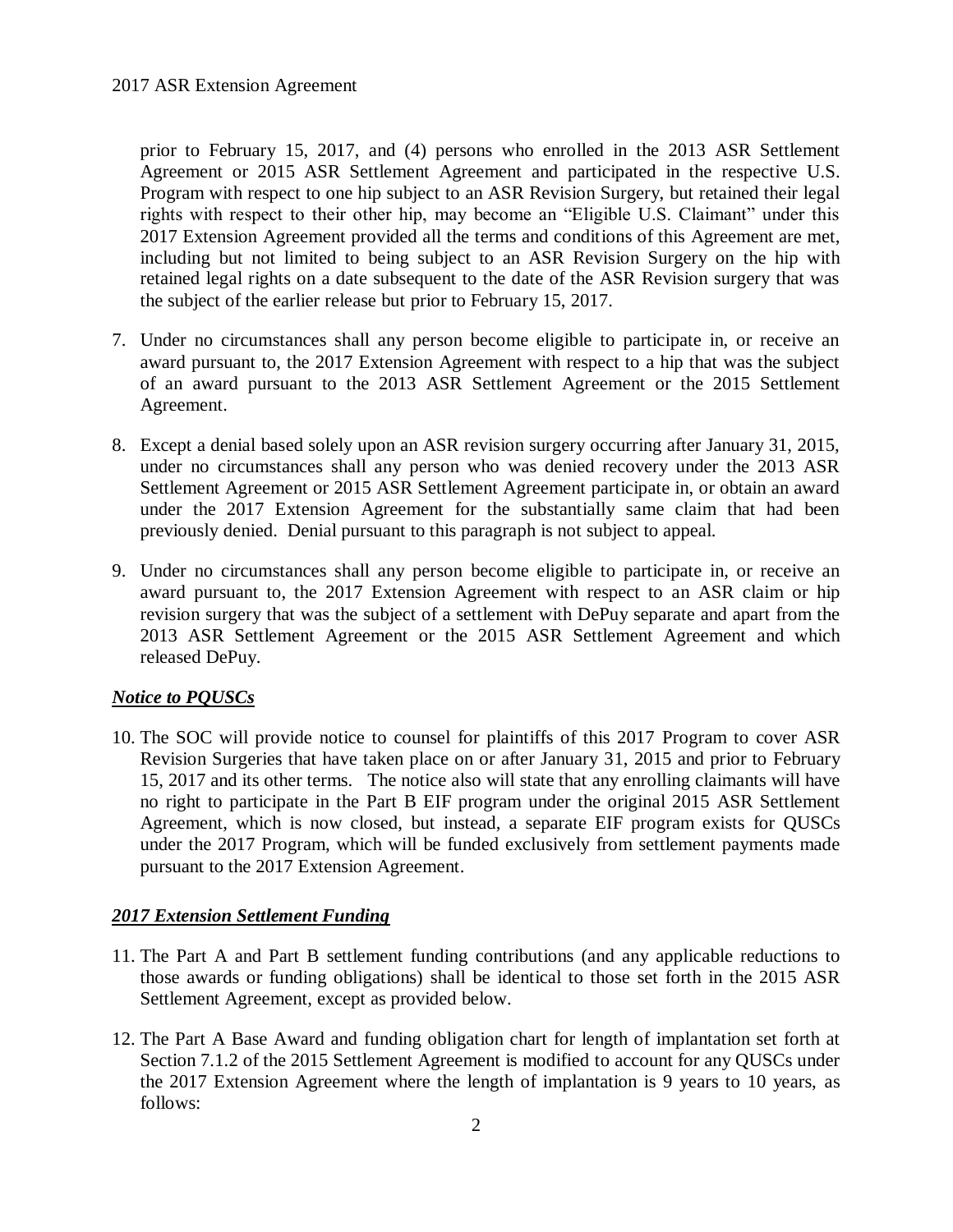$\overline{a}$ 

Base Award Reduction for Length of Implantation. For each QUSC involving an ASR Revision Surgery that is accepted by the U.S. Program, DePuy shall fund the Base Award as follows:

| <b>Implantation Length</b>          | <b>ASR Revision</b> |  |
|-------------------------------------|---------------------|--|
| from date of ASR Index              | <b>Surgery Base</b> |  |
| Surgery to date of ASR              | <b>Award Amount</b> |  |
| Revision Surgery ("X")              | Funding             |  |
| <sup>1</sup> 180 days < X < 5 Years | \$250,000           |  |
| 5 Years $\leq X < 6$ Years          | \$225,000           |  |
| 6 Years $\leq X < 7$ Years          | \$200,000           |  |
| 7 Years $\leq X \leq 8$ Years       | \$150,000           |  |
| 8 Years $\leq X < 9$ Years          | \$100,000           |  |
| 9 Years $\leq X < 10$ Years         | \$50,000            |  |

13. The chart at Section 7.1.3.1 of the 2015 Settlement Agreement is modified to add a row to account for any Unrepresented Claimants who become QUSCs entitled to a Part A Base Award with implantation lengths from 9 years to 10 years, as follows:

| 9 Years $\leq X < 10$ Years | \$35,500 |
|-----------------------------|----------|
|-----------------------------|----------|

14. Similarly, the chart at Section 7.4.1 of the 2015 Settlement Agreement is modified to add a row to account for Minimum Base Awards for QUSCs with implantation lengths from 9 years to 10 years, as follows:

| 9 Years $\leq X < 10$ Years | 900 | $\Omega$ |
|-----------------------------|-----|----------|
|-----------------------------|-----|----------|

- 15. For clarity sake, any bilateral cases (a qualifying ASR Revision Surgery on each hip), including persons who had one qualifying ASR Revision Surgery within the qualifying timeframes of the 2013 ASR Settlement Agreement or the 2015 ASR Settlement Agreement, but who did not participate and receive an award pursuant to either of the earlier ASR Settlements and who become a Qualifying U.S. Claimants for both hips under this 2017 Extension, shall be funded by DePuy as follows:
	- a. For Bilateral QUSCs whose both bilateral ASR Revision Surgeries occurred after January 31, 2015 but prior to February 15, 2017, DePuy shall fund in the same manner as the 2015 ASR Settlement Agreement: DePuy shall pay the applicable Part A Base Award (subject to reductions) to Part A for the earliest-in-time ASR Revision Surgery, and the Part B EIF contribution of \$59,375 (subject to reduction for Unrepresented Claimants).

<sup>1</sup> Patients who were revised less than 180 days following implantation are not eligible for participation in the 2017 Program.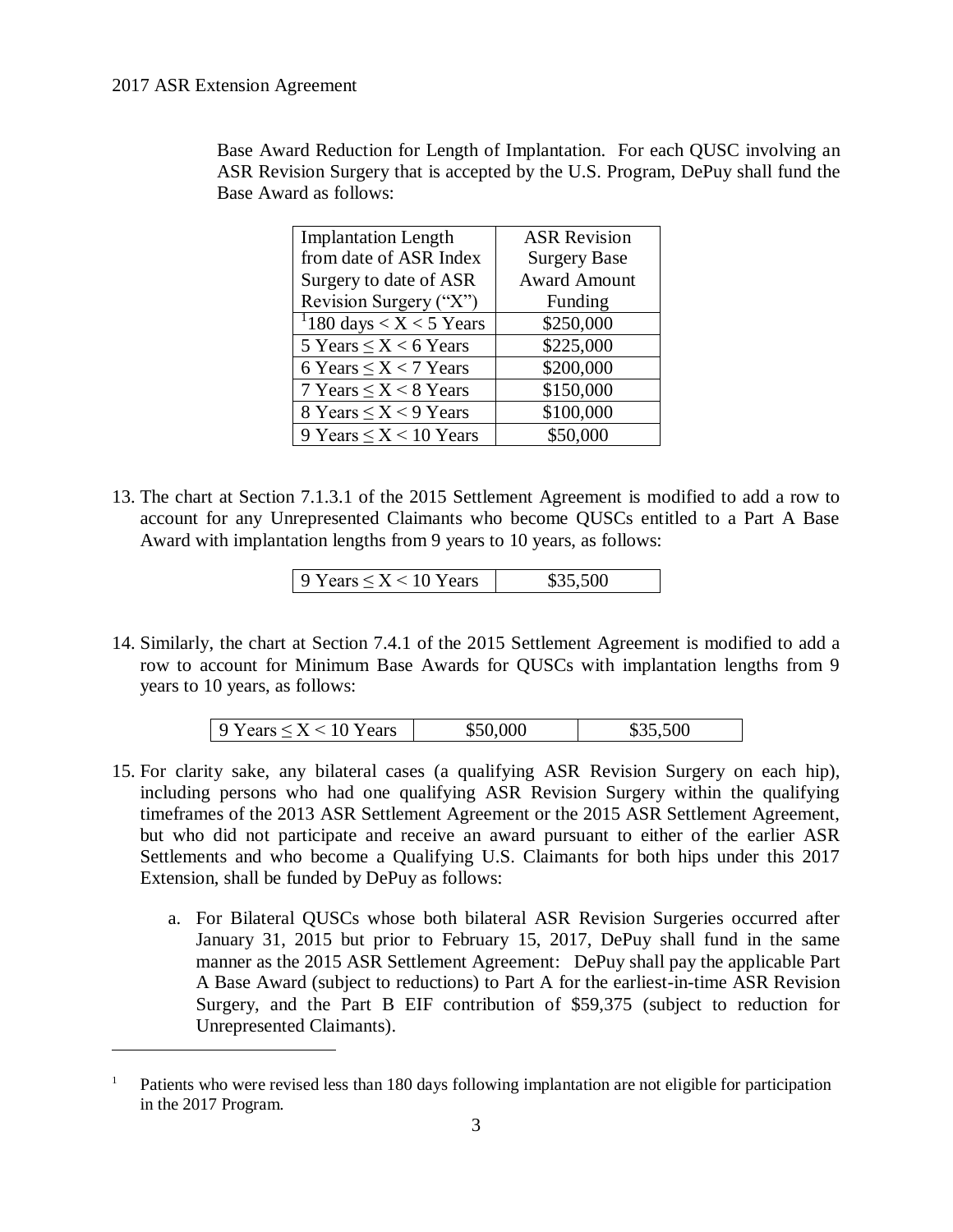### 2017 ASR Extension Agreement

- b. For Bilateral QUSC's whose earliest ASR Revision Surgery occurred during the timeframe for either the 2013 or 2015 ASR Settlement Agreement, but who did not participate in either of those settlements, and their later bilateral ASR Revision Surgery occurred after January 31, 2015 but prior to February 15, 2017, but now enrolls in and qualifies under the 2017 Program, DePuy shall fund the Part A Base Award (subject to reductions) for the earliest-in-time qualifying ASR Revision Surgery, and the Part B EIF contribution of \$59,375 (subject to reduction for Unrepresented Claimants) and \$250,000 to Part B for the later-in-time qualifying ASR Revision Surgery (subject to Unrepresented Claimant reduction) and no other amounts.
- c. For Bilateral QUSC's whose earliest ASR Revision Surgery on one hip qualified under the 2013 ASR Settlement Agreement and the bilateral ASR Revision Surgery on the second hip qualified under the 2015 ASR Settlement Agreement and neither ASR Revision Surgery was enrolled in either the 2013 or 2015 ASR Settlement Agreement, but now the Bilateral QUSC enrolls in and qualifies under the 2017 Program, DePuy shall fund the Part A Base Award (subject to reductions) for the qualifying earliest-in-time ASR Revision Surgery, and the Part B EIF contribution of \$59,375 (subject to reduction for Unrepresented Claimants) and \$250,000 to Part B for the later-in-time qualifying ASR Revision Surgery (subject to Unrepresented Claimant reduction) and no other amounts.

### *2017 Extension Agreement Part B EIF Administration*

- 16. The administration, payment criteria, budgeting, programming, accounting and review processes for the EIF program under the 2017 Extension Agreement shall be the same as the prior 2013 and 2015 ASR Settlement Agreements. The claims under this extension will be evaluated using the same standards as the prior 2013 and 2015 ASR Settlement Agreements.
- 17. The SOC will provide a new Part B Award Schedule that will provide the dates for eligibility for payments in the Past and Future Matrices consistent with the timeframes which were used for eligibility under the original 2015 ASR Settlement Agreement Part B EIF Program.
- 18. The SOC and Claims Administrator will provide DePuy with the same EIF accounting and data as DePuy received in the prior 2013 and 2015 Part B EIF Programs. DePuy and the SOC will agree on reasonable dates to fund the Part B EIF Program under the 2017 Program.
- 19. As with prior EIF programs, the 2017 EIF Program, its administration, allocation and budgeting of funds will be entirely the responsibility of the Claims Administrator, Claims Processor, Special Masters (collectively the "Team"), and the SOC pursuant to the terms of this 2017 Extension Agreement and the contemporary Medical Records provided by the QUSC qualifying under this 2017 Extension Agreement.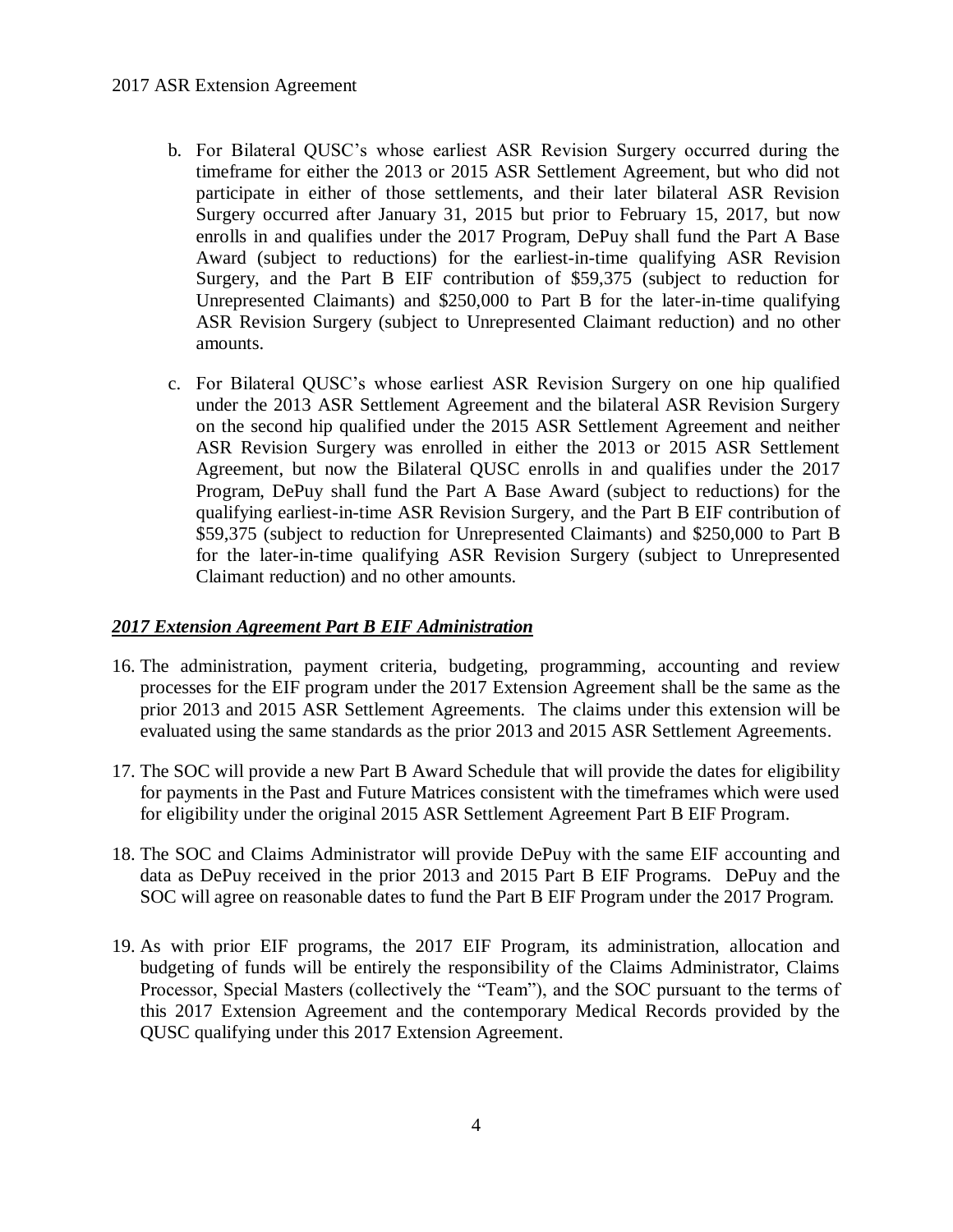## *Cap On Part B EIF Recoveries*

- 20. Comparable claims under this 2017 Part B EIF Program will receive no greater amount of compensation than provided in the 2015 ASR Settlement Agreement Part B EIF program.
- 21. The prior Part B EIF Programs under the 2013 ASR Settlement Agreement and the 2015 ASR Settlement Agreement contemplated and have represented to those participating QUSCs that there will be a pro rata distribution to EIF claimants ("Final Adjusted Benefit"). The Final Adjusted Benefit payments under the 2017 Program will not exceed the Final Adjusted Benefit payments under the original 2015 ASR Settlement Agreement EIF Program. Consequently, there will be a limit/cap on the EIF individual allocations by category equal to the amounts in the original 2015 ASR Settlement Agreement EIF Program.
- 22. If there is a monetary surplus balance in the 2017 EIF Program at the conclusion of the 2017 Program after all payments under the 2017 EIF Program including the payment of the maximum Final Adjusted Benefit amounts and administrative costs, the remaining monetary balance shall be refunded to DePuy. The SOC shall jointly prepare a clear procedure to provide to the Claims Administrator to address this accounting.

## *Filing and Payment of PART A Claims*

- 23. Any PQUSC who has the right to participate in this 2017 Extension Agreement may enroll in the program after its effective date and up to the Claims Filing Deadline.
- 24. A QUSC eligible for a Part A Base Award (subject to applicable reductions) under this 2017 Program will receive the Part A Base Award under the same terms and processing rules as the 2015 ASR Settlement Agreement, as modified by this Agreement. However, any QUSC under the 2017 Program is not entitled to participate in the original 2015 Settlement Agreement Part B EIF Program, which is now closed. Instead, a QUSC under the 2017 Program will have the ability to apply to participate in a separate Part B EIF Program under the 2017 Program, which will be funded exclusively from settlements under the 2017 Extension Agreement.

### *Contingency Fees*

25. This agreement shall not interfere with or limit the contractual rights and obligations as between attorneys and clients. The dates set forth in Section 4.4 of the 2015 ASR Settlement Agreement shall be modified only for purposes of this 2017 Extension Agreement and only for those who participate in the 2017 Program to read February 15, 2017.

### *Other Modified Dates*

26. For only those QUSCs under the 2017 Extension Agreement, the dates and deadlines set forth in 2015 ASR Settlement Agreement continue to apply, except as modified as follows: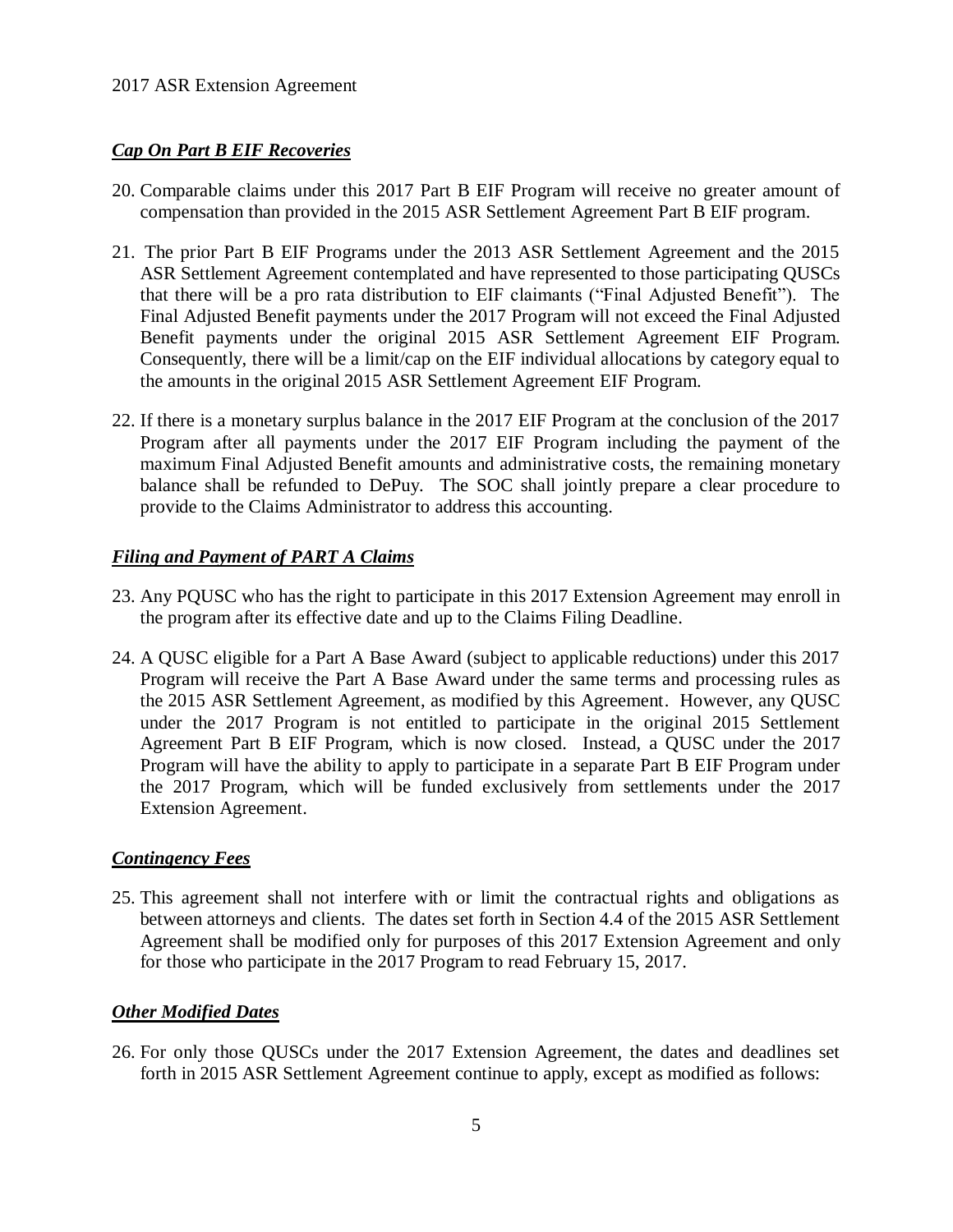- a. The January 31, 2015 date appearing in the 2015 ASR Settlement Agreement becomes February 15, 2017.
- b. The May 1, 2015 date appearing in the 2015 ASR Settlement Agreement becomes May 5, 2017.
- c. The August 1, 2015 date appearing in the 2015 ASR Settlement Agreement becomes September 4, 2017.

### *Escrow Agreement*

27. It is agreed that this 2017 Extension Agreement will continue to utilize the escrow agreement, forms, procedures, escrow accounts, and QSF established pursuant to the 2015 ASR Settlement Agreement and 2015 ASR Escrow Agreement. However, to the extent any modifications, adjustments, court orders, or other documentation are needed by reason of this 2017 Extension Agreement or those participating under the 2017 Program, the SOC and DePuy shall cooperate in effectuating those modifications.

### *Other Terms*

28. Except as set forth in this letter agreement, all other abbreviations, definitions, terms, conditions, and procedures, including but not limited to choice of law and notice provisions, remain as set forth in the 2015 ASR Settlement Agreement.

**IN WITNESS WHEREOF**, the Parties have executed this Agreement as of the last date set forth below.

### **ACCEPTED AND AGREED BY DEFENDANT**

DePuy Orthopaedics, Inc.

 $By:$ 

Scott R. Ryan Vice President, Law

Dated:\_\_\_\_\_\_\_\_\_\_\_\_\_\_\_\_\_\_\_\_\_\_\_\_\_\_\_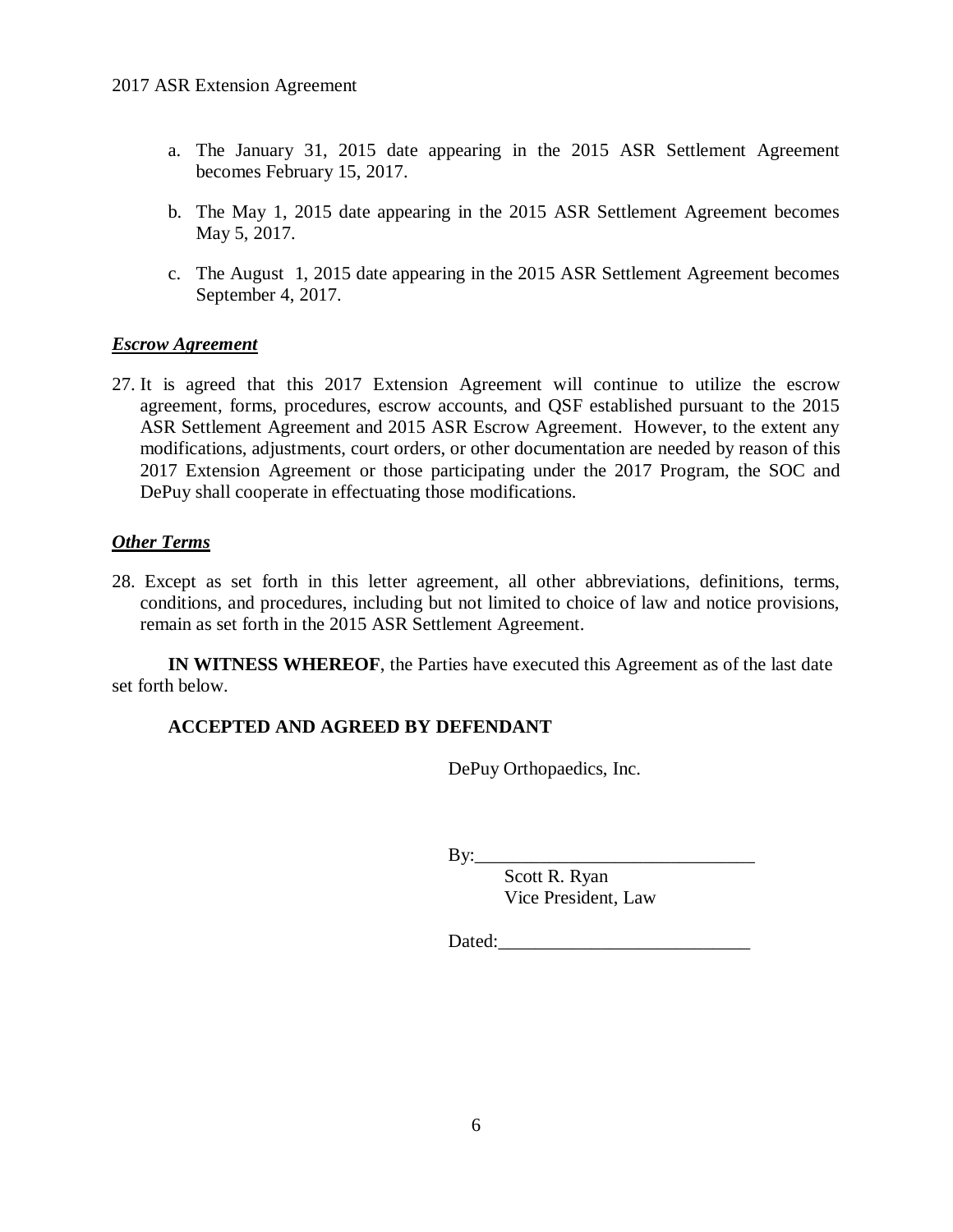## **ACCEPTED AND AGREED:**

#### **SETTLEMENT OVERSIGHT COMMITTEE**

**\_\_\_\_\_\_\_\_\_\_\_\_\_\_\_\_\_\_\_\_\_\_\_\_\_\_\_ \_\_\_\_\_\_\_\_\_\_\_\_\_\_\_\_\_\_\_\_\_\_\_\_\_\_\_\_\_\_**

Steven J. Skikos Adriana Suarez Desmond Ellen Relkin Skikos, Crawford, Skikos & Joseph Weitz & Luxenberg, P.C

**Perry Weitz** 

Dated:  $Dated:$ 

Christopher A. Seeger Michael A. Kelly Dave Buchanan Khaldoun Baghdadi

Seeger Weiss LLP Walkup, Melodia, Kelly & Schoenberger

Dated:  $Dated:$ 

R. Eric Kennedy Peter J. Flowers Weisman, Kennedy & Meyers & Flowers Berris Co., L.P.A.

**\_\_\_\_\_\_\_\_\_\_\_\_\_\_\_\_\_\_\_\_\_\_\_\_\_\_\_\_ \_\_\_\_\_\_\_\_\_\_\_\_\_\_\_\_\_\_\_\_\_\_\_\_\_\_\_\_\_\_**

Dated: \_\_\_\_\_\_\_\_\_\_\_\_\_\_\_\_\_\_\_\_\_\_ Dated:\_\_\_\_\_\_\_\_\_\_\_\_\_\_\_\_\_\_\_\_\_\_\_\_

Brian Panish Ken Seeger Hon. Peter J. Polos (Ret.) Brian J. Devine Panish Shea & Boyle Seeger Salvas LLP

Dated: \_\_\_\_\_\_\_\_\_\_\_\_\_\_\_\_\_\_\_\_\_ Dated:\_\_\_\_\_\_\_\_\_\_\_\_\_\_\_\_\_\_\_\_\_\_\_\_

**\_\_\_\_\_\_\_\_\_\_\_\_\_\_\_\_\_\_\_\_\_\_\_\_\_\_\_ \_\_\_\_\_\_\_\_\_\_\_\_\_\_\_\_\_\_\_\_\_\_\_\_\_\_\_\_\_\_**